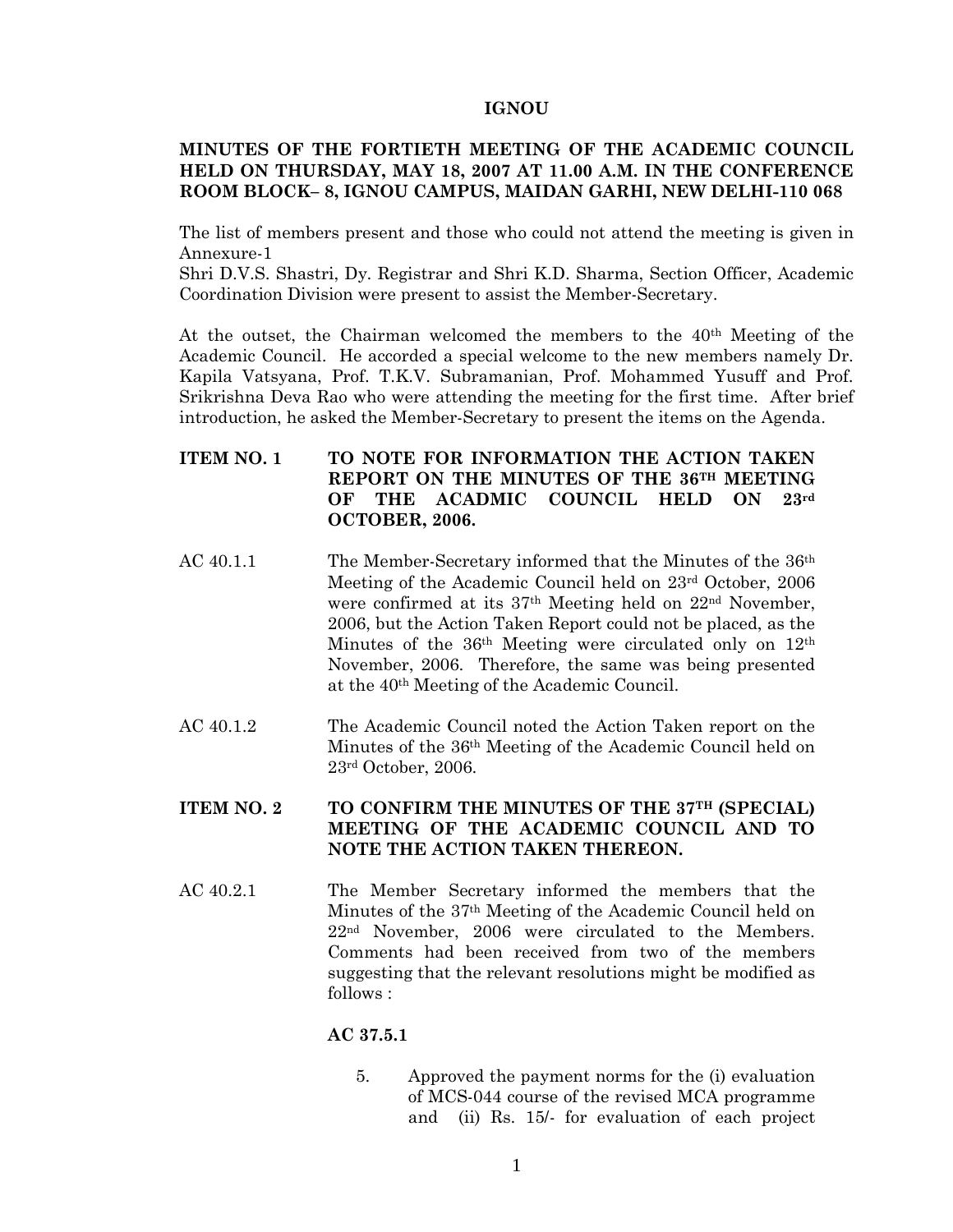proposal for BCA programme.

#### **AC 37.5.4**

The Academic Council decided that the Chairman may examine the procedural and all other aspects, and take an appropriate decision. With these observations, the Minutes of the  $21<sup>st</sup>$  Meeting of the ACSC (Annexure-3) without Appendices) were approved by the Academic Council.

- AC 40.2.2 One of the members raised the issue of revision of the courses as recorded in the concluding paragraphs of the Minutes of the 37th Meeting of the Academic Council. It was clarified that the School Boards were statutory authorities and the decisions taken by them in respect of courses offered by the Schools concerned would be final. However, if they wanted any assistance, they might discuss the issue in collaboration with the STRIDE.
- AC 40.2.3 The Academic Council confirmed the Minutes of the 37th Meeting of the Academic Council held on 22nd November, 2006 with the modifications of AC 37.5.1 and AC 37.5.4.
- AC 40.2.3 The Academic Council noted the Action Taken Report on the Minutes of the 37th Meeting of the Academic Council held on 22nd November, 2006.
- AC 40.2.4 The Action Taken report against Item No. 36 on the Minutes of the 37th Meeting of the Academic Council held on 22nd November, 2006 may be read as under :

"The Chairman had constituted a Committee to examine the issues relating to malpractices in submission of Project Reports and the Committee was examining the issues."

# ITEM NO. 3 **TO CONFIRM THE MINUTES OF THE 38TH (SPECIAL) MEETING OF THE ACADEMIC COUNCIL AND TO NOTE THE ACTION TAKEN THEREON**

- AC 40.3.1 The Academic Council was informed that the Minutes of the 38th Meeting of the Academic Council held on December 13, 2006 were circulated to the members and comments received from two of them were being circulated at the meeting.
- AC 40.3.2 It was clarified that various suggestions were given in the meeting and what had been recorded as AC 38.1.2 (iii) is the part of the consensus arrived at the meeting. As such, there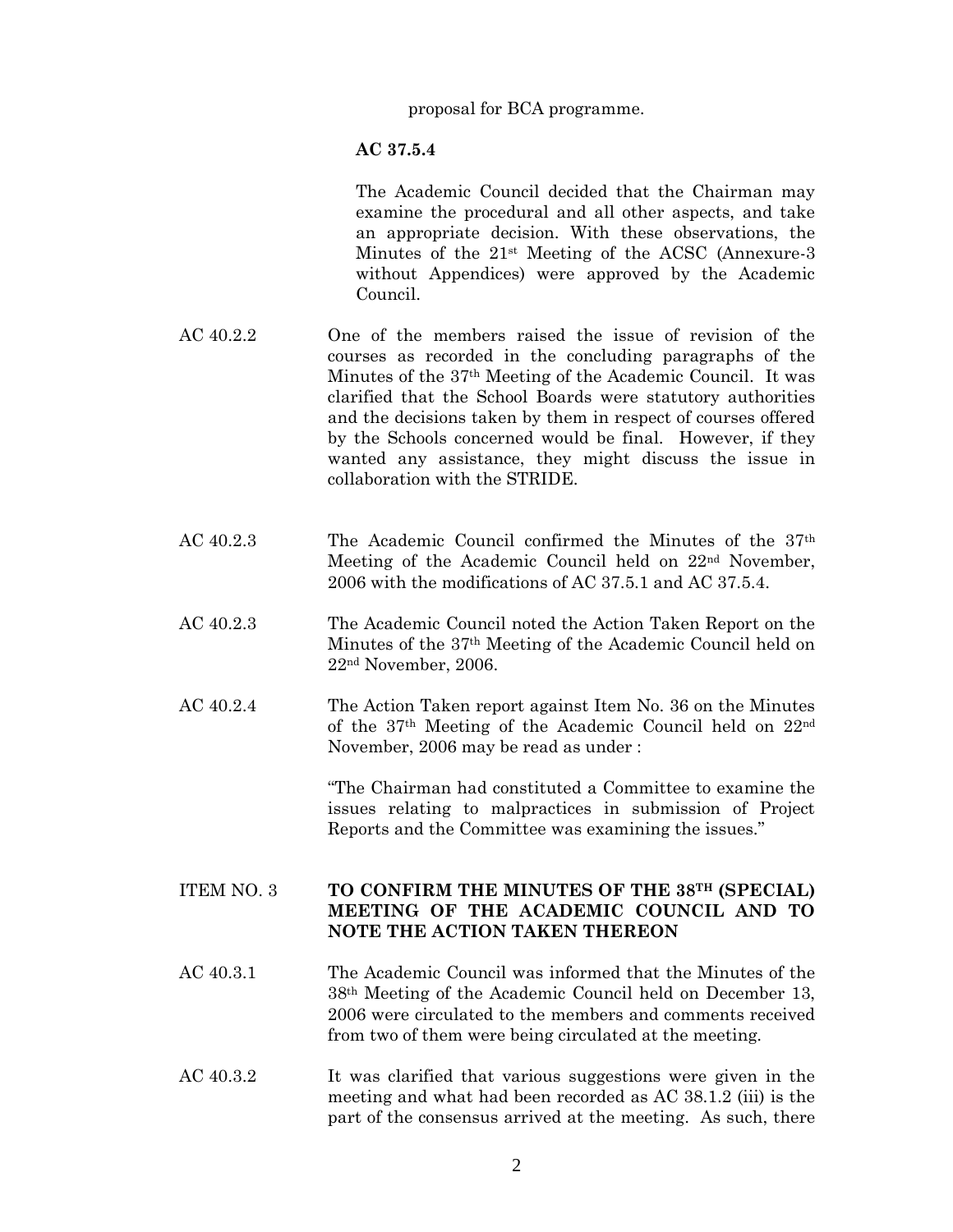was no discrepancy in recording of the said resolution. However, as pointed out by one of the members, it is correct that Prof. Renu Bhardwaj and Sh. N. Venkateshwarlu could **not** attend the meeting, but due to typographical error **not** got omit from the Minutes which is regretted.

AC 40.3.3 With the above modification, the Academic Council confirmed the Minutes of its 38th Meeting and noted the Action Taken thereon.

### ITEM NO. 4 **TO CONFIRM THE MINUTES OF THE 39TH (SPECIAL) MEETING OF THE ACADEMIC COUNCIL AND TO NOTE THE ACTION TAKEN THEREON**

- AC 40.4.1 The Academic Council noted the Action Taken Report on the Minutes of the 39th Meeting of the Academic Council held on 17th March, 2007 and that no comments had been received from the members.
- AC 40.4.2 Members observed that the Action Taken Report/ views received from various Schools and Divisions might be discussed in the Academic Council so as to arrive at a uniform decision applicable to all. The Chairman clarified that if the School Boards were not in agreement with the module on ODL for distance learners, the decision of the School Boards would prevail. However, it was decided that a Committee would consider the issue and formulate guidelines to have uniformity in the matter among all the Schools.
- 40.4.3 The Academic Council confirmed the Minutes of its 39th (Special) Meeting and noted the Action Taken thereon.

# **ITEM NO. 5 TO CONSIDER AND APPROVE THE ORDINANCE ON DESIGNATING CERTAIN POSITIONS IN THE UNIVERSITY AS TEACHERS.**

AC 40.5.1 The Chairman informed the Academic Council that Section 2(p) of the IGNOU Act states "Teachers" means professors, readers, lecturers and **such other persons as** may be designated as such by the Ordinances for imparting instruction in the University or **for giving guidance or rendering assistance** to students for pursuing any course of study of the University" and the present proposal is to identify such other persons who may be designated as teachers within the ambit of the definition.

> Further Section 5(1) (vi) of the Act empowers the University to institute Professorships, Readerships, Lecturerships and other academic positions necessary for imparting instruction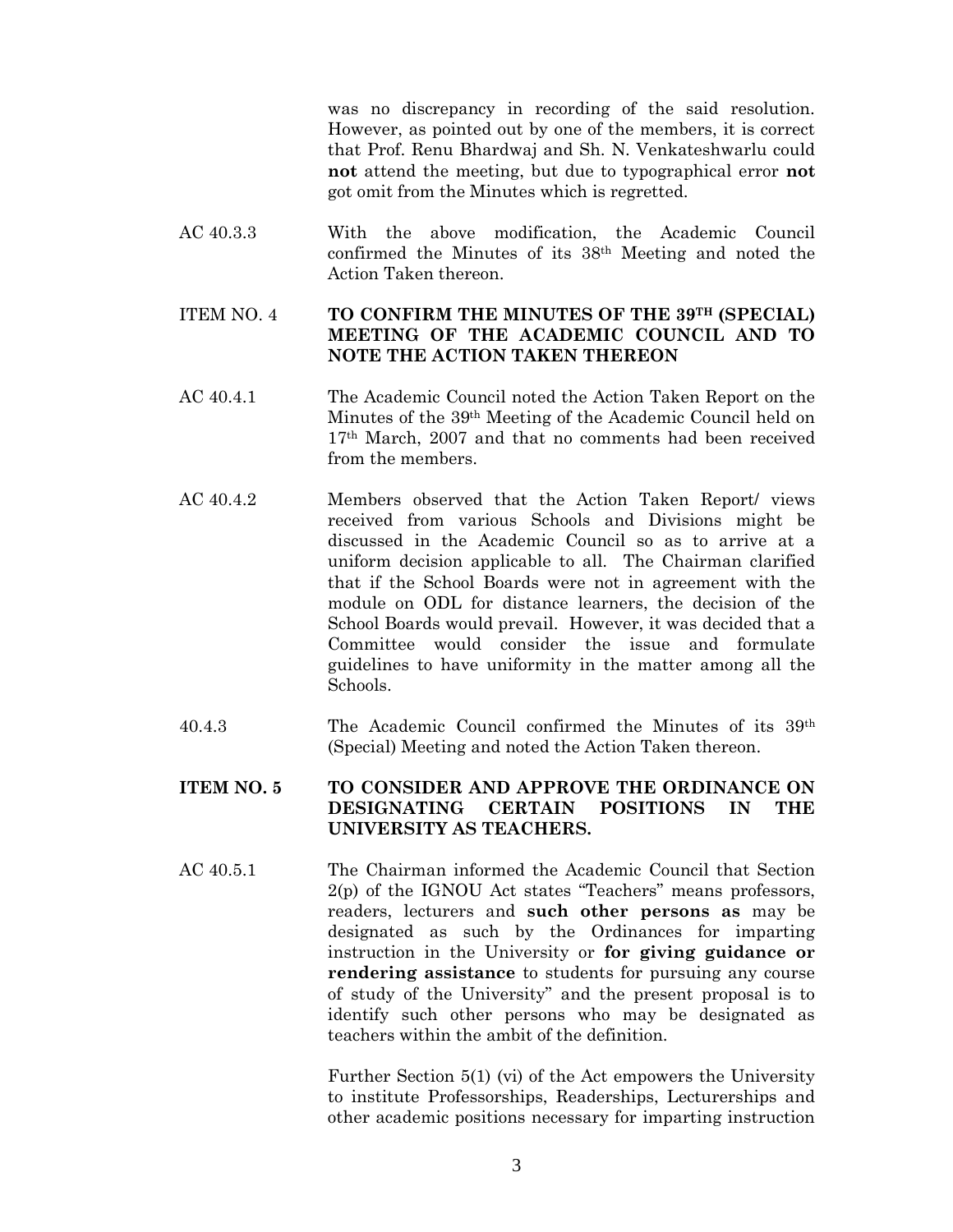or for preparing educational material or for conduting other academic activities, including guidance, designing and delivery of course and evaluation of the work done by the students and to appoint perons to such professorships, readaerships, lectureships and other academic positions.

The Section quoted above are based on the view that in an Open university, teaching is not the same as that done in the conventional University. An Open University aims at creating a conducive ambience. All these agencies have equal claim to imparting instruction/ giving guidance/ rendering assistance to learners for learning, i.e. to the pedagogy of Distance Education.

Keeping in view the above, the University authorities have not made any distinction in selection procedures of Teachers and Academics.

Many committee, as indicated below, have been constituted from time to time to look into the issue :

- (i) Prof. Rais Ahmed Committee (1990)
- (ii) Prof. R.G. Takwale Committee (1992)
- (iii) Dr. A.J. Kidwai Committee (1993)
- (iv) Sh. N.V.K. Murthy Committee (1995)
- (v) Sh. C.R. Pillai Committee (1996)
- (vi) Prof. Afzal Mohammad Committee (2001)
- (vii) Dr. A.S. Guha Committee (2007)

All these committee have stood by what the Act specifies in Section 2(p) and Section 5(1)(vi).

It may be noted that in a similar situation Dr. B.R. Ambekdar Open University, Hyderabad has been treating the academics on par with teachers. A Government Order to this effect has been issued by the Government of Andhra Pradesh vide L.R. No. 5555/UE.1/2000/03 dated 18-08-2000 (Annexure)

The matter was discussed in an elaborate way and after a threadbare discussion, it was agreed that there are certain other positions, the incumbents of which are engaged in giving guidance or rendering assistance to students for pursuing any course of study of the University, designing and delivery of courses, evaluation of the work done by the students, etc. who have a claim to be termed as "Teachers" as they are involved in creating a conducive ambience as indicated above.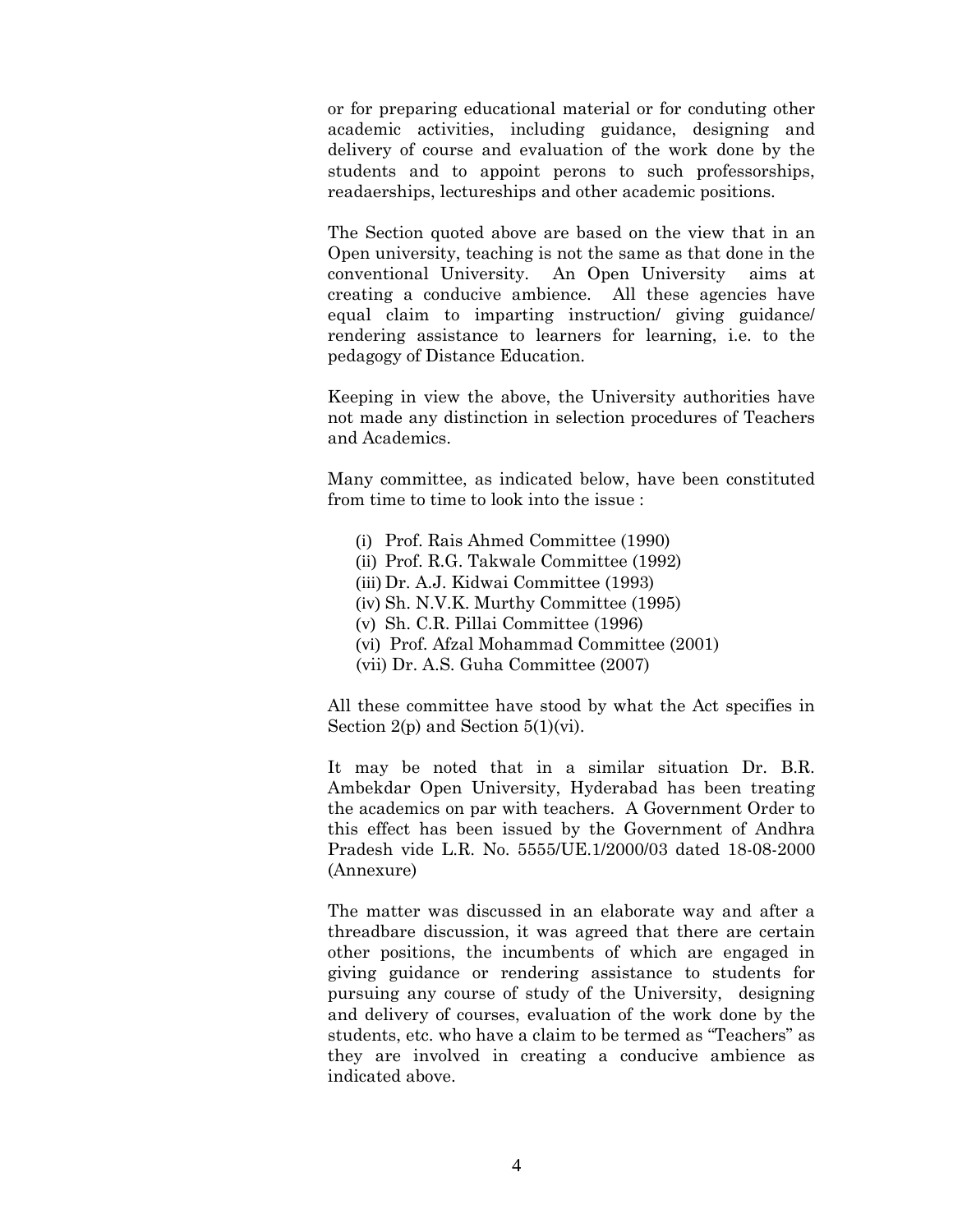- AC 40.5.2 The Academic Council, in terms of Clause (ii) of Statute 26 of the Statutes of the University, recommended to the Board of Management that the Ordinance on designation of the persons holding certain positions as Teachers Under Clause 2(p) (Annexure………) be approved. The Academic Council further recommended that the following positions be included in the Ordinance.
	- (i) Assistant Director (Translation) (ii) Director, (Translation)

The modified draft ordinance incorporating the above positions is annexed (Annexure……..)

The Academic Council suggested that the positions which will be created in future may also be considered for inclusion in the list if the nature of duties attached to those positions fall in the category of giving guidance or rendering assistance to students for pursuing any course of study of the University, designing and delivery of courses, evaluation of the work done by the students, etc.

# **ITEM NO. 9. TO CONSIDER AND APPROVE THE CHANGE OF THE ADMISSION CYCLE AND THE NAME OF THE POST-GRADUATE DIPLOMA IN COMMUNITY CADIOLOGY (PGDCC) PROGRAMME**

- AC 40.9.1 The Director, School of Health Sciences informed that during the meeting of the Programme. Incharges of the PG Diploma in Community Cardiology (PGDCC) Programme, held on March 13, 2007 at Narayana Hrudayalaya, Bangalore, it was unanimously recommended to change i) the title of the programme from Post Graduate Diploma in Community Cardiology (PGDCC) to Post Graduate Diploma in Clinical Cardiology (PGDCC), and ii) the admission cycle of the programme from January cycle to July cycle.
- AC. 40.9.2 The Academic Council considered the above recommendations and approved the change of i) name of PG Diploma in Community Cardiology to PG Diploma in Clinical Cardiology, and ii) admission cycle from January to July cycle.

## **ITEM NO. 29 TO CONSIDER AND APPROVE THE PHASE-3 FORM FOR CERTIFICATE PROGRAMME IN GERMAN LANGUAGE.**

AC 40.29.1 Prof. Renu Bhardwaj, Programme Coordinator, explained the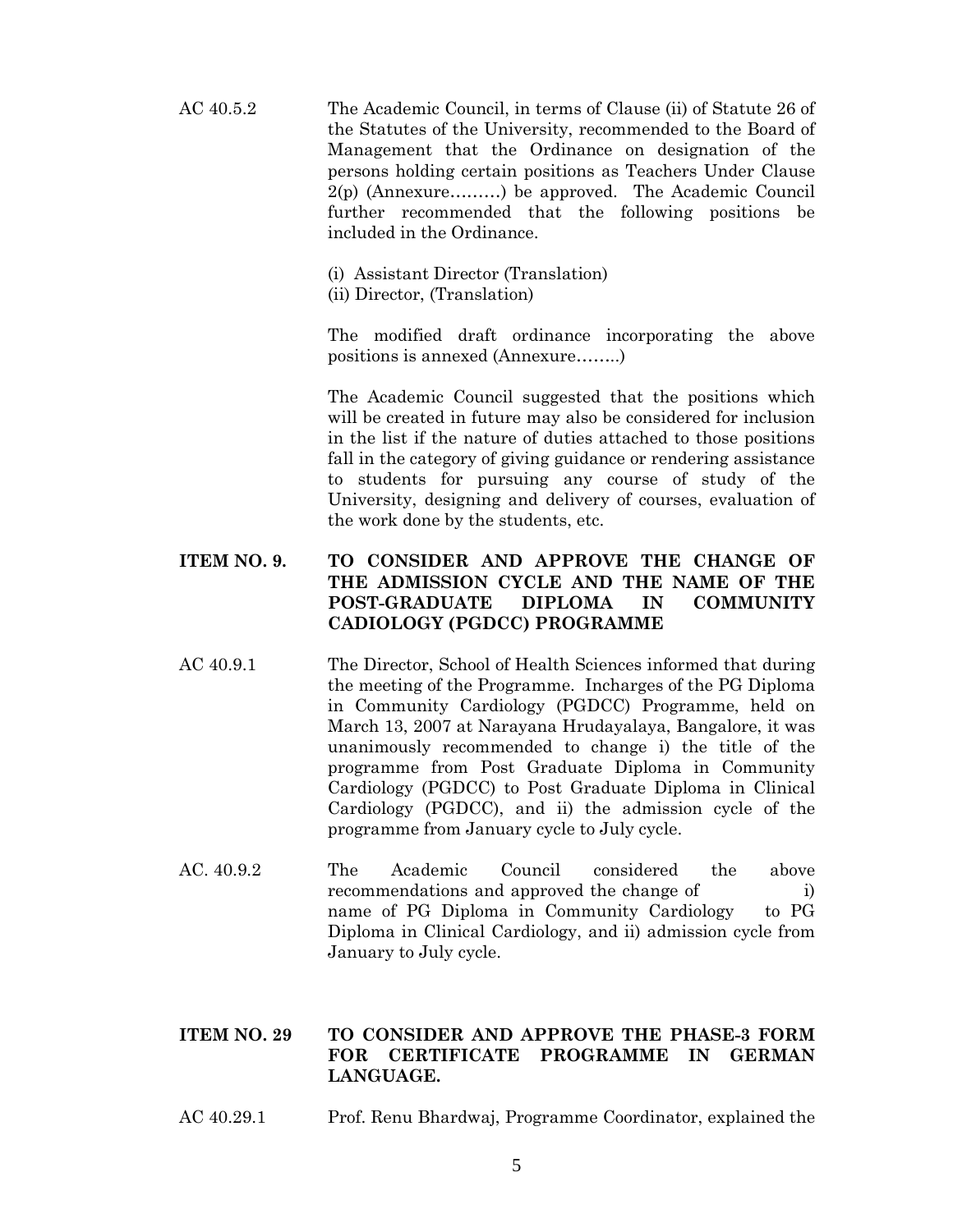salient features of the Certificate Programme in German Language. She informed that the students would be introduced to the basic German language to build skills in listening, speaking, reading and writing (also enabling cultural understanding) along with catering to the needs of persons involved in business and trade. The programme would be launched jointly in collaboration with the Goethe Institute, Maxmuller Bhawan and a joint certificate will be issued to the successful students.

AC 40. 29. 2 The Academic Council considered and approved the Phase 3 Form placed at **Annexure** for Certificate in German Language.

#### **ITEM NO. 30 TO CONSIDER AND APPROVE THE PHASE-3 FORM FOR CERTIFICATE IN JAPANESE LANGUAGE**.

- AC 40.30.1 Professor Renu Bhardwaj, Course Coordinator, explained the salient features of the Certificate Programme in Japanese Language. She informed that the students would be introduced to the Japanese Language at basic level, to teach phonetic scripts Hiragana and **Katakanc**, and to gradually build listening, speaking, reading and writing skills. The programme would be launched jointly in collaboration with Japanese Foundation. The Foundation would provide logistic support for material preparation and adaptation, training of Counsellors, etc.
- AC 40. 30. 2 The Academic Council considered and approved the Phase 3 Form for Certificate in Japanese Language (placed at **Annexure)**. It also authorized the Vice Chancellor to interact with the Japanese Foundation to sort out the practical/ other difficulties relating to the programme.
- **ITEM NO. 31 TO CONSIDER AND APPROVE TO INCREASE MAXIMUM DURATION OF POST GRADUATE DIPLOMA IN RADIO PRASARAN (PGDRP) PROGRAMME FROM 3 YEARS TO 4 YEARS.**
- AC 40.31.1 The Director, School of Humanities informed that the maximum duration of the programme was decided as 3 year by the School Board of SOH and same was approved by the Academic Council. When the Programme Guide and Student Handbook and Prospectus of this programme were prepared, the maximum duration was mentioned as 4 years. Students assumed that the duration would be 4 years. In 2006 the first batch had completed 3 years. But a number of students had not been able to complete the programme because they believed that they could complete it in 4 years as per the Programme Guide and the Student Handbook and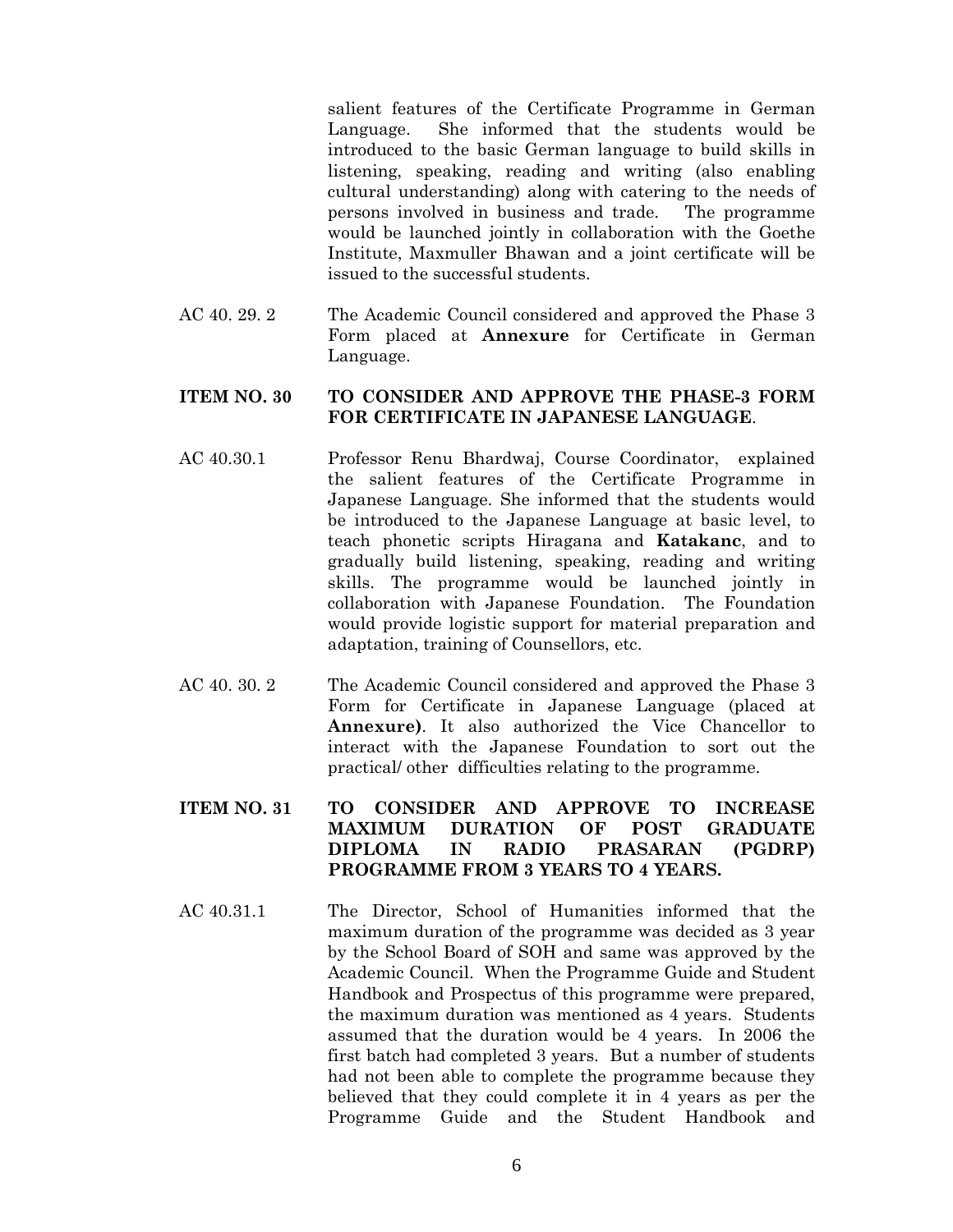Prospectus available with them. This gap between the duration decided by the School Board and the Academic Council and stated position in Programme Guide and Student Handbook and Prospectus was an inadvertent error, which was regretted. Since, the University had already admitted 4 batches upto the year 2007, a number of such cases might come in future also.

In order to facilitate the students and provide more flexibility to students, it had been proposed by the School that the maximum duration of this programme might be increased to 4 years.

AC 40.31.2 The Academic Council approved the proposal to increase the maximum duration of Post Graduate Diploma in Radio Prasaran (PGDRP) programme from 3 years to 4 years.

# **ITEM NO. 35 TO CONSIDER THE RECOMMENDATIONS OF COMMITTEE ON ESTABLISHING NEW SCHOOL OF PERFORMING AND VISUAL ARTS**

- AC 40.35.1 The Vice-Chancellor, informed that one of the objects of the University as envisaged in the IGNOU Act is to provide education and training in various arts, crafts and skills of the Country and raising their quality and improving their availability, he had constituted an Expert Committee to study and make recommendations on the possibility/ feasibility of establishing a new School of Performing & Visual Arts in the 11th Plan. The Expert Committee recommended to establish the School of Performing and Visual Arts. The detailed recommendations of the Committee of the School are placed at Annexure-
- AC 40.35.3 The Academic Council considered and approved the recommendations of the Expert Committee for establishing the School of Performing and Visual Arts.

## **ITEM NO. 36 TO CONSIDER AND APPROVE THE PROPOSAL FOR ALLOWING BCA, MCA, MLIS AND B.Sc. (NURSING) STUDENTS ADDITIOANL RE-ADMISSION PERIOD TO COMPLETE THE LEFTOUT COURSES.**

AC 40.36.1 The Registrar, SRE explained that the University has revised the syllabus of BCA and MCA for the students who were admitted in 1998 and 2005 respectively. As per the policy of the University, the maximum duration for completion of the BCA was 6 years and MCA was 7 years and they get the validity of registration extended by 2 more years on payment of pro-rata fee for the courses not completed. In case the students who still are not in position to complete the